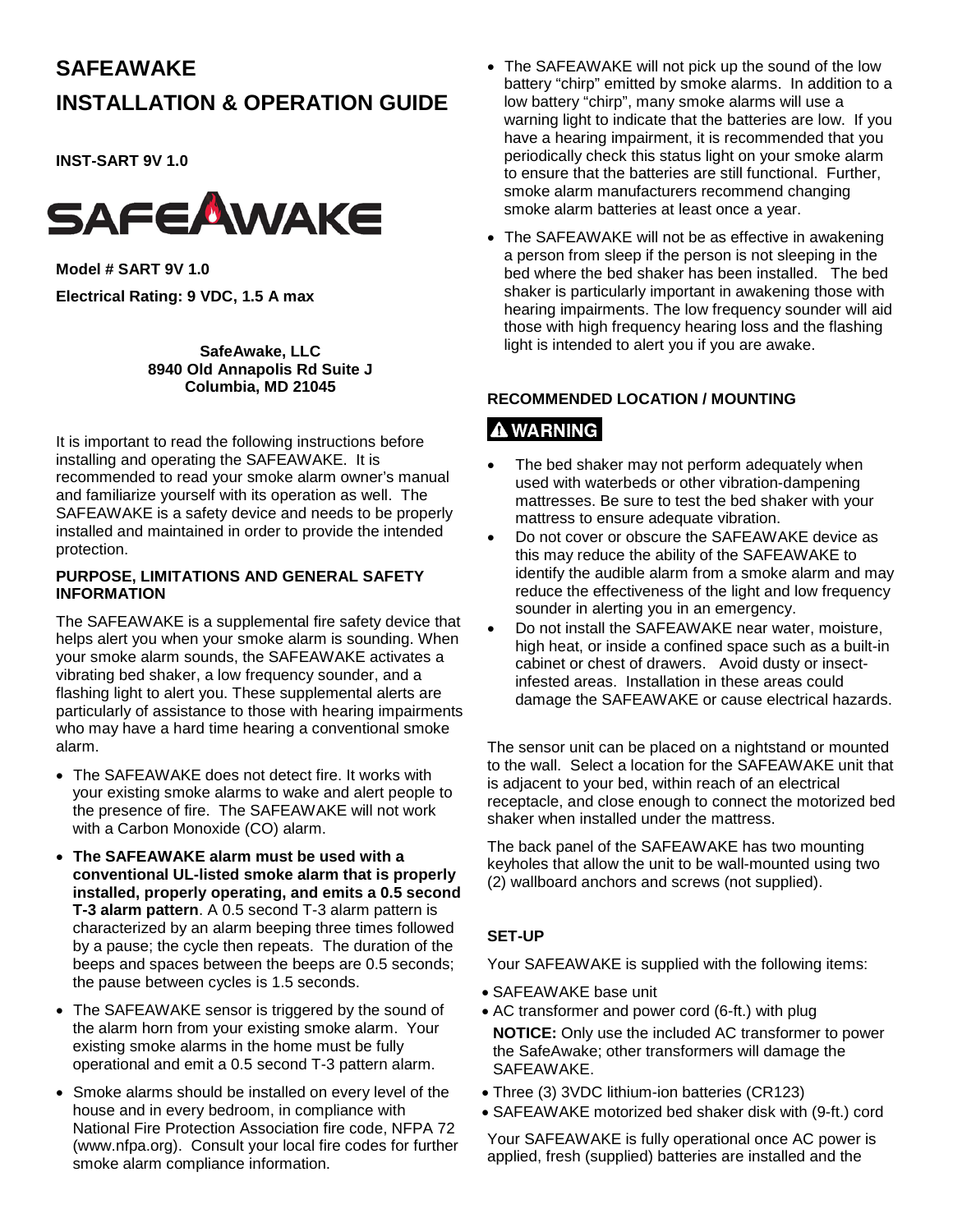motorized bed shaker is properly positioned under your mattress. Three figures are provided on the following page to assist with the setup of the SafeAwake.

- 1. Open the battery compartment cover on the back of the unit by loosening the screw at the bottom of the back panel.
- 2. Install the three (3) supplied lithium-ion batteries (CR123) correctly aligned for proper polarity (i.e.  $+$  to  $+$ and - to -). Close the battery compartment cover and tighten the screw to secure cover.
- 3. Connect the AC transformer power cord onto the pin located on the bottom left-hand side of the back panel and feed the cord through the open J- slot in the cover.
- 4. Connect the bed shaker adapter cord onto its pin located on the right-hand side of the back panel and feed the cord through its open J-slot in the cover.
- 5. Place the SAFEAWAKE unit on your nightstand or mount on adjacent wall.
- 6. Place the bed shaker disk BETWEEN the mattress and box spring of your bed, preferably directly beneath your sleeping position. Periodically check the location of the bed shaker as it may move over time.
- 7. Plug the AC transformer power cord into the nearest operating 120 VAC electrical outlet.
- 8. Once the SAFEAWAKE is correctly powered, the GREEN indicator light on the front of the SAFEAWAKE will illuminate.
- 9. Check smoke alarm batteries and test all smoke alarms to ensure your smoke alarm is fully operational.
- 10.Depress the smoke alarm button for at least thirty seconds or until the SafeAwake captures the alarm signal. The SAFEAWAKE is equipped with a low frequency sounder, a flashing light, and a bed shaker to notify you that the smoke alarm is sounding. Ensure that each of these notification alarms is working and that you can feel the bed shaker vibrating your mattress.
- 11.Your SAFEAWAKE is now in operation!









Battery (CR 123) Orientation

### **BACKUP BATTERY OPERATION**

In the event of a power failure, your SAFEAWAKE unit will remain fully operational using its backup battery system. The SAFEAWAKE will be able to operate for 7 days on battery power. All three SAFEAWAKE alarms will remain fully operational in battery backup mode, provided the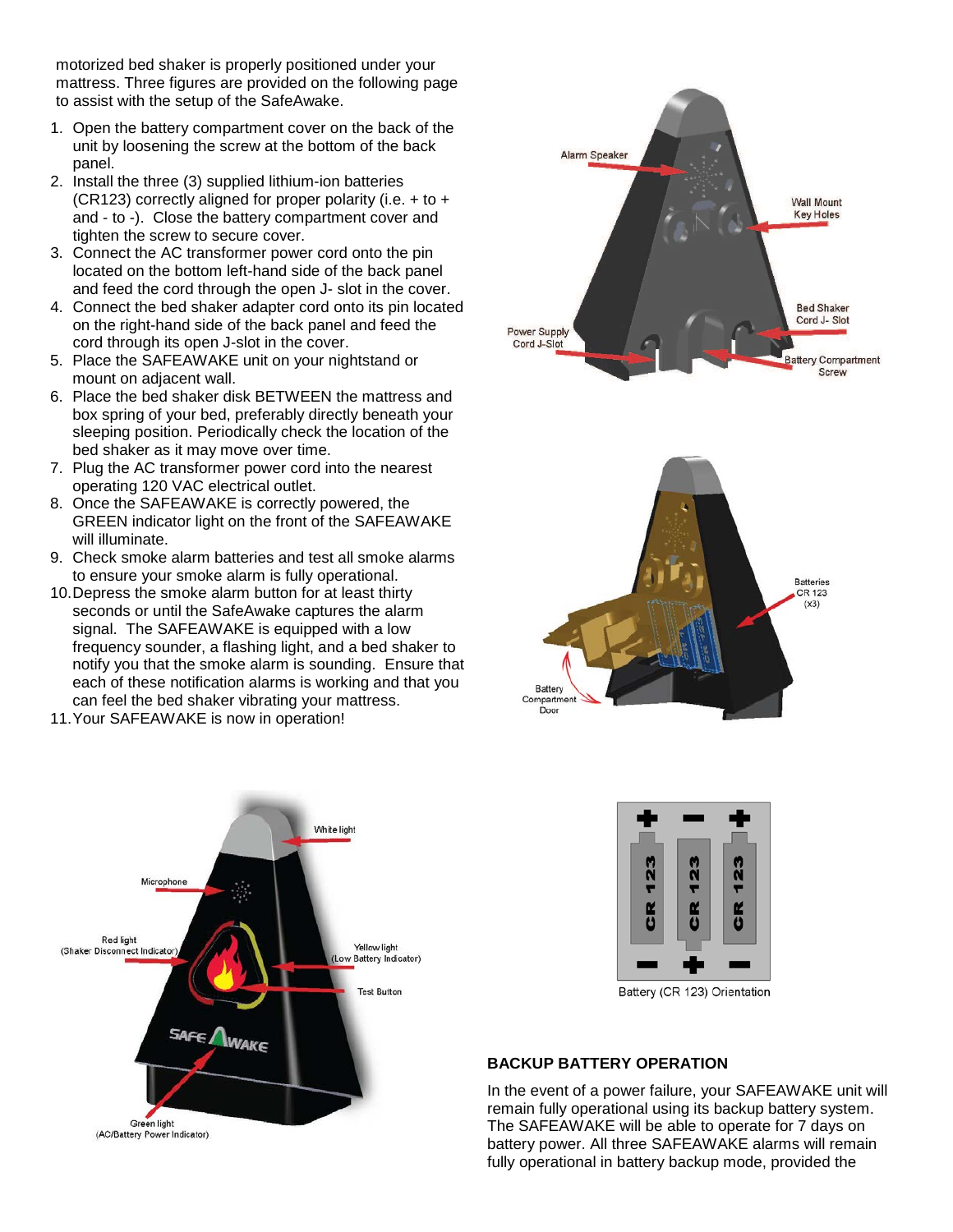batteries are fully charged, the specified type, in good condition, and properly installed.

- The yellow status light on the front panel will flash when the batteries are low. When the yellow light flashes, replace the batteries.
- When the batteries are depleted to a level lower than what is required to activate the alerting devices, the yellow status light will double-flash. This status indicates that the SAFEAWAKE is disabled and requires new batteries to become operable.

# **BATTERY REPLACEMENT**

**NOTICE:** Use only the batteries specified. Different batteries may damage the SAFEAWAKE.

- Follow the SET-UP instructions to access the battery compartment.
- Remove the old batteries. In many locations, lithium batteries may be safely disposed of in normal household waste. Contact your local government for recycling or disposal practices in your area.
- Replace with only CR-123 lithium batteries, aligning for proper polarity.
- Close battery compartment door and tighten the screw to secure cover.
- Check to ensure that the low battery status light is no longer illuminated.

# **STATUS LIGHTS**

The SAFEAWAKE is equipped with three (3) status lights:

- RED indicates the bed shaker is unplugged and needs to be reconnected to the SAFEAWAKE unit.
- YELLOW indicates the batteries status
	- SINGLE-FLASH indicates the batteries are low and need replacing.
	- DOUBLE- FLASH indicates the batteries are too low to power the alerting devices. The SAFEAWAKE is disabled and inoperable. The batteries need replacing.
- GREEN indicates how the SAFEAWAKE is powered
	- SOLID indicates the SAFEAWAKE is powered by AC power.
	- FLASHING indicates the SAFEAWAKE is powered by battery.

### **BATTERY REMOVAL INDICATOR**

The SAFEAWAKE will produce an audible chirp when the batteries are removed. The chirp will stop when the batteries are reinstalled.

### **TESTING**

Test your SAFEAWAKE unit and your smoke alarms at least every month (or more frequently if recommended by your smoke alarm manufacturer).

To test:

1. Activate your smoke alarm using the text/rest button (or in accordance with the smoke alarm manufacturer's

instructions for testing). Depress the smoke alarm button for at least thirty seconds or until the SafeAwake captures the alarm signal. The smoke alarm should activate the SAFEAWAKE unit. It is important to perform this test each time a new smoke alarm is installed.

2. Press the triangular test button on the front of the SAFEAWAKE unit. This tests the function of the three (3) alarm notification devices (a low frequency sounder, a flashing light, and a bed shaker) for thirty (30) seconds. If the bed shaker is not functioning, check to make sure it is plugged into the SAFEAWAKE unit. If you have done this step and the shaker is still not working, or if the other notification systems are not functioning, visit **www.safeawake.com** for contact information to report the problem and to learn how to return the unit.

# **WHAT TO DO WHEN ALARM SOUNDS**

Any time an alarm sounds, you should first check for fire or smoke. If either fire or smoke is discovered, **evacuate immediately.** Once safely outside of the building, contact the fire department.

• The duration of the SAFEAWAKE alarm is four (4) minutes. If your conventional smoke alarm continues to send an audible alarm, your SAFEAWAKE will reactivate immediately.

**When the SAFEAWAKE alerts you must be prepared to evacuate immediately.** It is important to know what to do.

- Familiarize yourself with each of the three (3) SAFEAWAKE alarm alerts—the sensation of the motorized bed shaker, the synchronized flashing light and the low frequency sounder.
- Create a fire-protection and evacuation plan for you and your family. Discuss the escape plan so everyone knows what to do in a fire emergency.
- Practice the plan so that each member of the family knows what to do when the SAFEAWAKE alarms.
- Determine a designated meeting spot outside of your home where each of you can meet if a fire occurs.

**For more information regarding fire safety, please refer to the National Fire Protection Association (NFPA) website: www.nfpa.org.**

### **NUISANCE ALARMS**

The SAFEAWAKE is designed to minimize nuisance alarms. However, if your conventional smoke alarm is set off, it WILL activate the SAFEAWAKE (as it is intended).

#### **LIMITED WARRANTY**

**Limited Warranty.** SAFEAWAKE warrants to the original purchaser that the Products are free from defects in materials and workmanship at the time of delivery. If a defect in materials or workmanship that was present in the Products at the time of